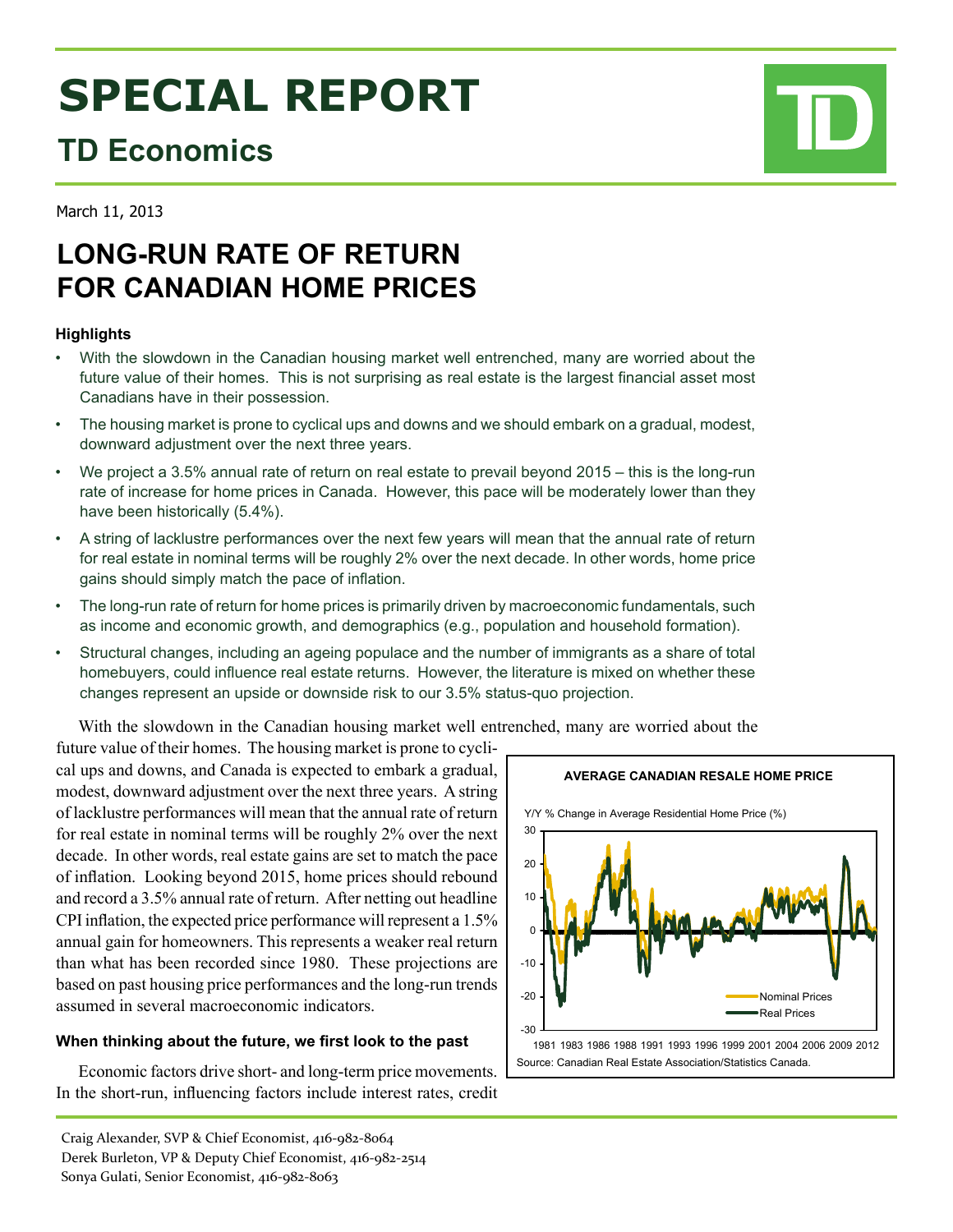availability, land prices, the unemployment rate, and mortgage regulation changes. The supply of homes is also less flexible over the short-term.

Over a longer time frame, home prices move along a more stable growth path. They are also driven by more macroeconomic fundamentals than in the short-run. Looking back in time, Canadian residential home prices grew by an average 5.4% per year during 1980-2012. The timeframe for this historical review was chosen for two reasons. First, it is long enough to capture several business cycles, eliminating the possibility of the numbers being skewed by cyclical highs or lows. Second, 1980 is the first year that the Canadian Real Estate Association began to consistently publish average residential home prices. Headline inflation in Canada averaged 3.3% per year during this same period. When we account for inflation, we see that the annual real rate of return generated from real estate was 2.1%.

The data series used does not take into account compositional changes over time. It also does not capture adjustments for quality. Ideally, we should have used the MLS® HPI benchmark composite which strips out some of these compositional shifts. However, the series only begins in 2005, preventing us from getting a sufficient historical pattern with which to base our projection.

#### **The next decade for home price gains will be sub-par**

The past decade has been fairly positive for housing – home prices have grown by roughly 7% each year at the national level. In stark contrast, the Canadian housing market has undoubtedly cooled down over the past six months. Tighter mortgage rules and stricter lending guidelines are two of the catalysts contributing to the sales correction





and slowdown in price growth. Even with the cool down, prices are still out of sync with underlying economic fundamentals like price-to-income, price-to-rent, and monthly affordability metrics. These trends, combined with higher interest rates and modest economic growth, should mean a gradual, downward housing market adjustment over the next few years. Beyond 2015, we project price growth to rebound to their long-run cruising speed of 3.5% based on our view of the underlying fundamentals. In light of the profile, the next decade as a whole will see measly 2.0% annual price gains.

#### **Macroeconomic factors influence long-run home prices**

Economists have tried to isolate the parameters that influence movements in home prices. Examples include

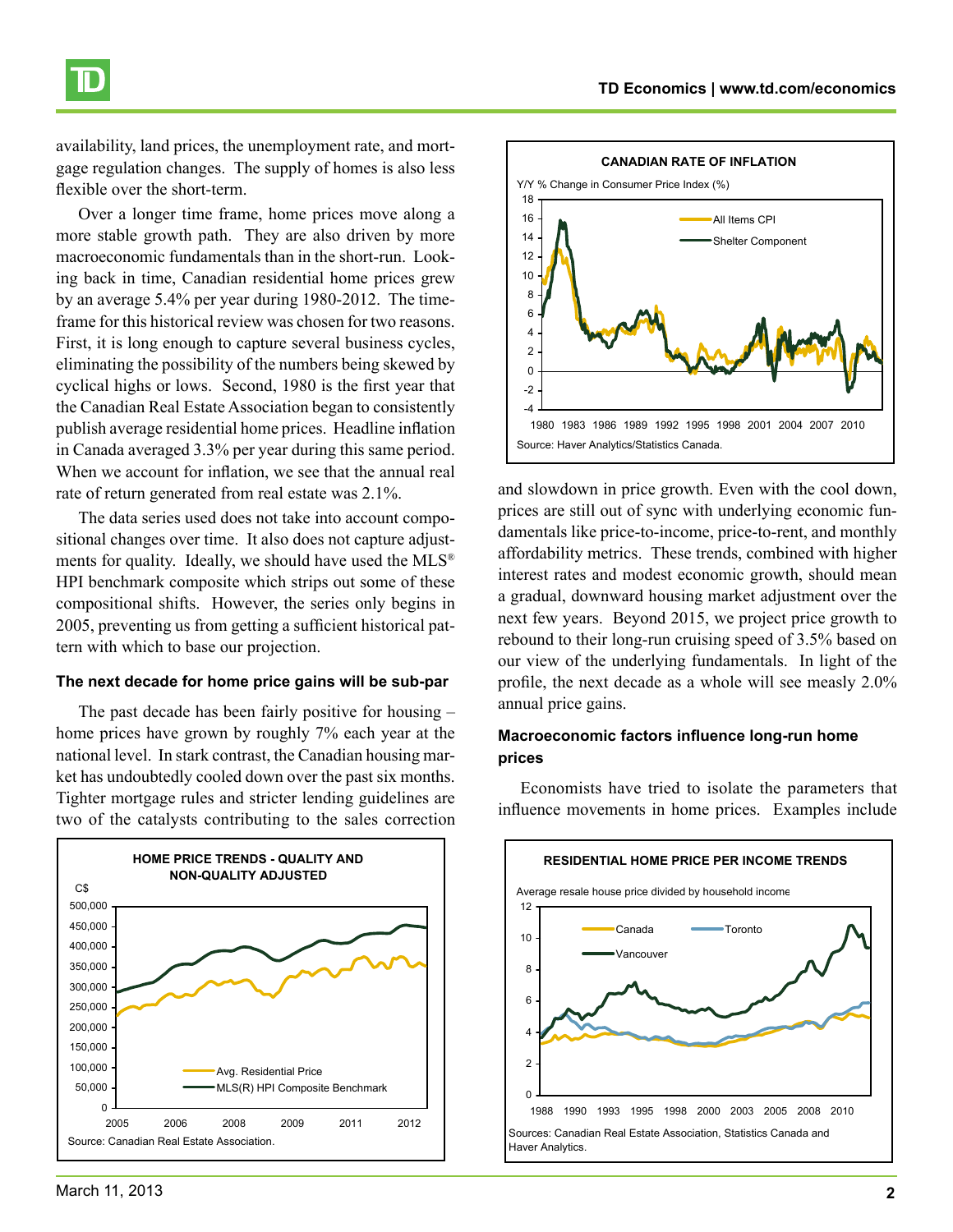

the year of construction and what happened recently to home prices – did they go up or down? In the long-run, household-specific factors have a lesser impact on real estate price growth. Instead, macroeconomic factors carry the greater clout. The variables thought to contribute the most include: income and economic growth, and population and household formation. In the next few paragraphs, we discuss our long-run projections for each of these parameters.

We have published two reports<sup>1,2</sup> estimating the long-run economic cruising speed, at both the national and provincial levels. In these papers, we concluded that lower labour force participation and lacklustre productivity gains will serve as headwinds for the Canadian economic growth engine going forward. More precisely, we project long-run, annual real economic growth to be around 2% by 2021. In nominal terms, this translates into roughly 4% income and economic



growth. Personal income growth typically tracks the pace of economic expansion. Therefore, the income and economic gains in store are roughly 1.5 percentage points slower than the long-term past. Trends in personal income are especially important, as gains in this variable act as constraints on overall housing affordability.

Switching to demographics, the latest Statistics Canada projections reveal that annual population growth will materially slow from the current 1.0% pace to around 0.6% in 2030.<sup>3</sup> While the numbers are subject to revision in light of the 2011 Census release, the changes should not alter the long-run trends materially. Demand for homes is driven by population growth. If the pace of population growth decelerates, one would expect that real estate price growth (a reasonably proxy for demand) would slow down as well.

Population growth is a good proxy for economic growth and overall housing demand. The role played by first time homebuyers (ages 25-34) is also important, as this subset of population represents a significant part of housing demand. This age group will gradually moderate over the coming years according to Statistics Canada's latest projections by age cohort, easing some upward pressure on house prices.

The rate of household formation also has significant influence on long-run housing price growth. Status-quo projections reveal that the annual pace of household formation is set to decrease from around 190,000 to somewhere between  $145,000-155,000$  over the next twenty to thirty years.<sup>4</sup>

Even if population and household formation slows, it may not necessarily translate into dampened price returns. This would be the case if housing supply adjusts to meet housing demand. In this scenario, builders and developers

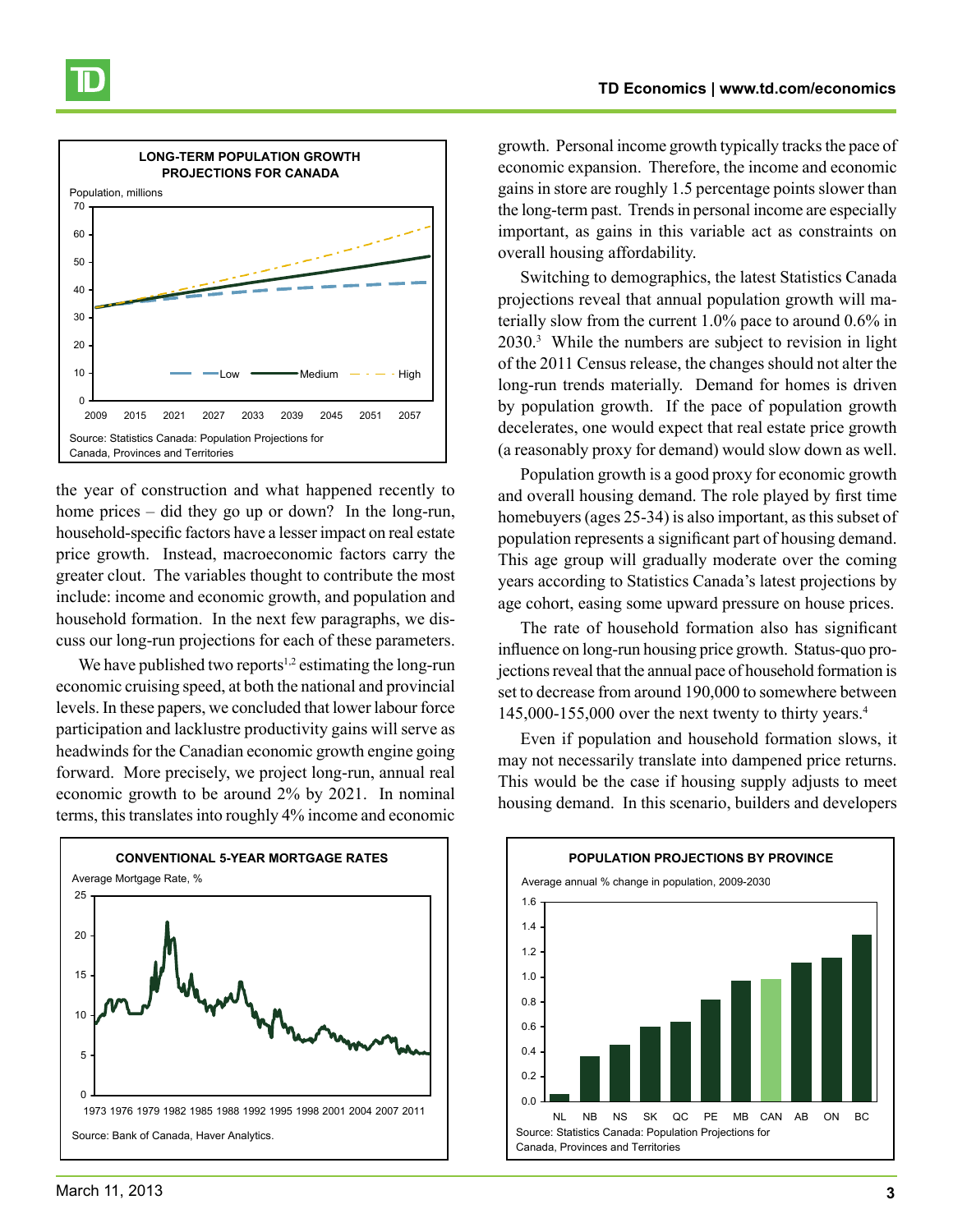

would adjust their pace of construction to match the underlying demand fundamentals.

Moving over to inflation, there has been a consistent declining trend in headline inflation since the early 1990s. In late-2011, the federal government renewed the Bank of Canada's inflation target of 2%, the mid-point of the 1-3% inflation-control range for another five years.<sup>5</sup> With this mandate in hand and what is expected to be tame inflationary pressures and a modest economic growth backdrop, we assume that a 2% long-run inflation rate remains a reasonable assumption.

Borrowing costs are also an important influence in assessing home price trends. While interest rates are stimulative at present, they are not destined to stay there indefinitely. According to our projections, a more neutral rate for the Bank of Canada's target overnight rate would be



| <b>FINANCIAL AND REAL ESTATE RETURN PROJECTIONS</b><br><b>Average Annual % Return</b>                              |                         |  |
|--------------------------------------------------------------------------------------------------------------------|-------------------------|--|
|                                                                                                                    | <b>Next Two Decades</b> |  |
| Cash (3-Month T-Bills)                                                                                             | 3.1                     |  |
| Bonds (DEX Universe Bond Index)                                                                                    | 3.8                     |  |
| Equities                                                                                                           |                         |  |
| Canada (S&P/TSX Composite)                                                                                         | 7.0                     |  |
| U.S. (S&P 500)                                                                                                     | 7.0                     |  |
| International (MSCI EAFE)                                                                                          | 7.0                     |  |
| <b>Residential Home Prices</b>                                                                                     |                         |  |
| Pre-tax equivalent return*                                                                                         | 44                      |  |
| Net-tax return                                                                                                     | 3.5                     |  |
| Note: * Based on average household income for Ontario resident.<br>Projections by TD Economics as at January 2013. |                         |  |

around 3.5%. If we conduct a similar exercise for an average 5-year fixed mortgage, this would mean that the neutral mortgage rate will be around 7%. This implicitly assumes a 1.5 percentage point spread between the 5-year Government of Canada bond yield and the average 5-year conventional mortgage rate. With economic growth running slower and inflation more stable than the average over the past three decades, neutral short- and long-term rates are likely to be lower. As a point of comparison, the average 5-year fixed mortgage rate from 1980-2012 was 9.4%.

#### **Putting it all together**

The estimated long-run rate of annual return on real estate of 3.5% is noticeably lower than the 5.4% pace recorded since 1980. Tame inflationary pressures on the horizon represent a significant amount of the differential. The remaining amount is due to weaker income and economic growth. Lower interest rates and supply adjustments could be counter-balancing offsets to these downward pressures.

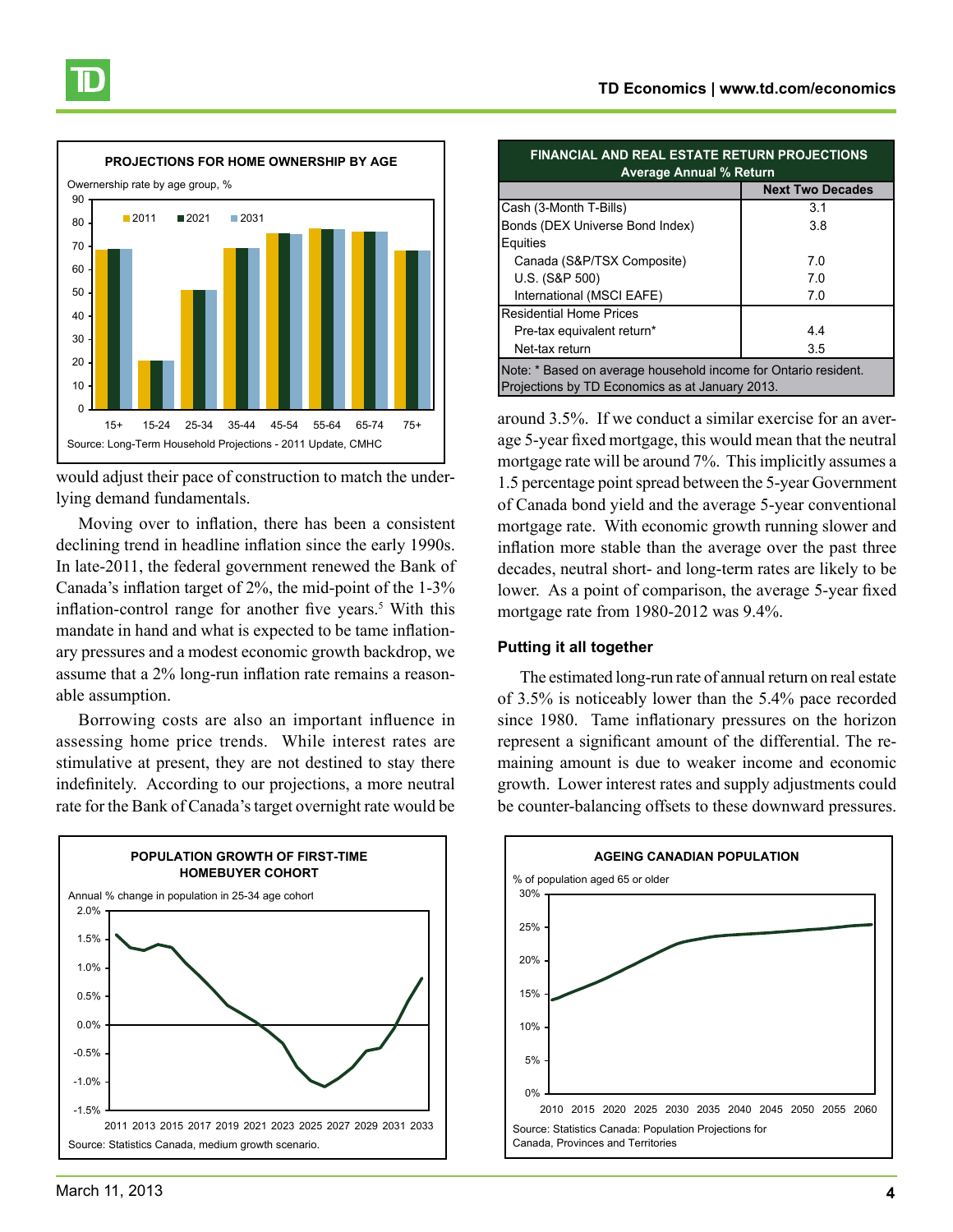| AVERAGE ANNUAL RATE OF RETURN ON CANADIAN REAL<br><b>ESTATE BY METRO AREA</b><br>1980-2012 |                |      |  |
|--------------------------------------------------------------------------------------------|----------------|------|--|
|                                                                                            | <b>Nominal</b> | Real |  |
|                                                                                            | ℅              | ℅    |  |
| <b>CANADA</b>                                                                              | 5.4            | 2.1  |  |
| Vancouver                                                                                  | 6.4            | 3.2  |  |
| Victoria                                                                                   | 5.5            | 3.4  |  |
| Calgary                                                                                    | 4.7            | 1.2  |  |
| Edmonton                                                                                   | 4.4            | 1.0  |  |
| Regina                                                                                     | 5.9            | 2.5  |  |
| Saskatoon                                                                                  | 5.3            | 2.0  |  |
| Winnipeg                                                                                   | 5.2            | 1.9  |  |
| Toronto                                                                                    | 6.1            | 2.7  |  |
| Ottawa                                                                                     | 5.5            | 2.2  |  |
| Halifax                                                                                    | 5.2            | 2.0  |  |
| Saint John                                                                                 | 4.1            | 0.9  |  |
| Note: Real rate of return for real estate is derived using the all-                        |                |      |  |
| items Consumer Price Index for each metro region.                                          |                |      |  |
| Source: Canadian Real Estate Association, Statistics Canada.                               |                |      |  |

Residential housing is often thought of as an investment good and a consumption good. The table on the previous page shows our projections for several financial instruments over the next ten and twenty years. Residential assets are typically allocated a premium over cash given that there is more liquidity risk.

For principle residences, the rate of return for real estate is non-taxable which would gross up the yield relative to competing cash, bonds and equities, as long as these investments are held outside a Registered Retirement Savings Plan (RRSP). In the table above, we have included a pre-tax and net-tax return for residential homes prices to enable a more apples-to-apples comparison. If we assume an average household income for an Ontario resident, the pre-tax equivalent return is projected to be approximately 4.4%, based on prevailing provincial and federal personal income tax rates. This means that home price growth should exceed that of cash and bonds – but not equities – over the next two decades.

#### **Risks surrounding these projections**

The previous sections of this report alluded to several forthcoming structural changes. Namely, the ageing demographics and the slower population growth expected to prevail in Canada. The literature is mixed on whether these changes have a positive or negative influence on home prices. Even when there is agreement, there is a lack of consensuses on magnitude.

As an individual approaches retirement and lives through retirement, s/he reaches several forks in the road: (1) s/he may become an empty nester and a smaller place may be

| <b>LONG-RUN RATE OF RETURN</b><br><b>ON CANADIAN REAL ESTATE</b> |           |                        |  |
|------------------------------------------------------------------|-----------|------------------------|--|
| Performance vis-à-vis the National Picture                       |           |                        |  |
| <b>Out-Performer</b>                                             | Par       | <b>Under-Performer</b> |  |
| Vancouver                                                        | Regina    | Halifax                |  |
| Victoria                                                         | Saskatoon | Saint John             |  |
| Calgary                                                          | Winnipeg  |                        |  |
| Edmonton                                                         | Ottawa    |                        |  |
| Toronto                                                          |           |                        |  |
| Projections by TD Economics as at January 2013.                  |           |                        |  |

easier to maintain or afford; (2) s/he may stay in the home; (3) s/he may take out a reverse mortgage to partially fund her/his retirement; and (4) depending on her/his health, an elderly care home or retirement community might be another option. It is these forks in the road that makes it difficult to assess what role the ageing populace will have on housing. Will it merely change the type of home consumed or will there be a mass exodus away from ownership?

One study found that home ownership rates continue to rise beyond forty after controlling for owner education levels.<sup>6</sup> Some studies conclude that demographics have no effect on prices and if they do, their impacts would be temporary in nature.7 Yet others argue that an ageing population could actually lead to tighter labour market conditions.<sup>8</sup> The reduction in labour supply would translate to higher personal income, a plus for housing prices.

At the same time, with individuals ageing and eventually retiring, income dynamics need to be reviewed. As baby boomers age and eventually retire, there will be a greater share of individuals in the Canadian population on fixed-income retirement plans. These income streams could include a combination of the Canadian Pension Plan (CPP), the Québec Pension Plan (QPP), employer-sponsored pension plans or Old Age Security (OAS). Annual pension growth in many of these retirement schemes are pegged to inflation or some other cost of living indicator. In this context, as more baby boomers retire and their share of the total population increase, there will be downward pressure on overall income growth over the medium-term.

From this brief literature overview, we see that there is an absence of consensus as to what the demographic changes on tap will mean for real estate. In our projections, we have assumed that baby boomers will not sell their homes in droves, driving down average home prices. Even if they did – and the jury is still out on how many will downgrade their properties – baby boomers will not all sell their homes on the same day. These adjustments happen over years which mitigate their impact. What's more, supply tends to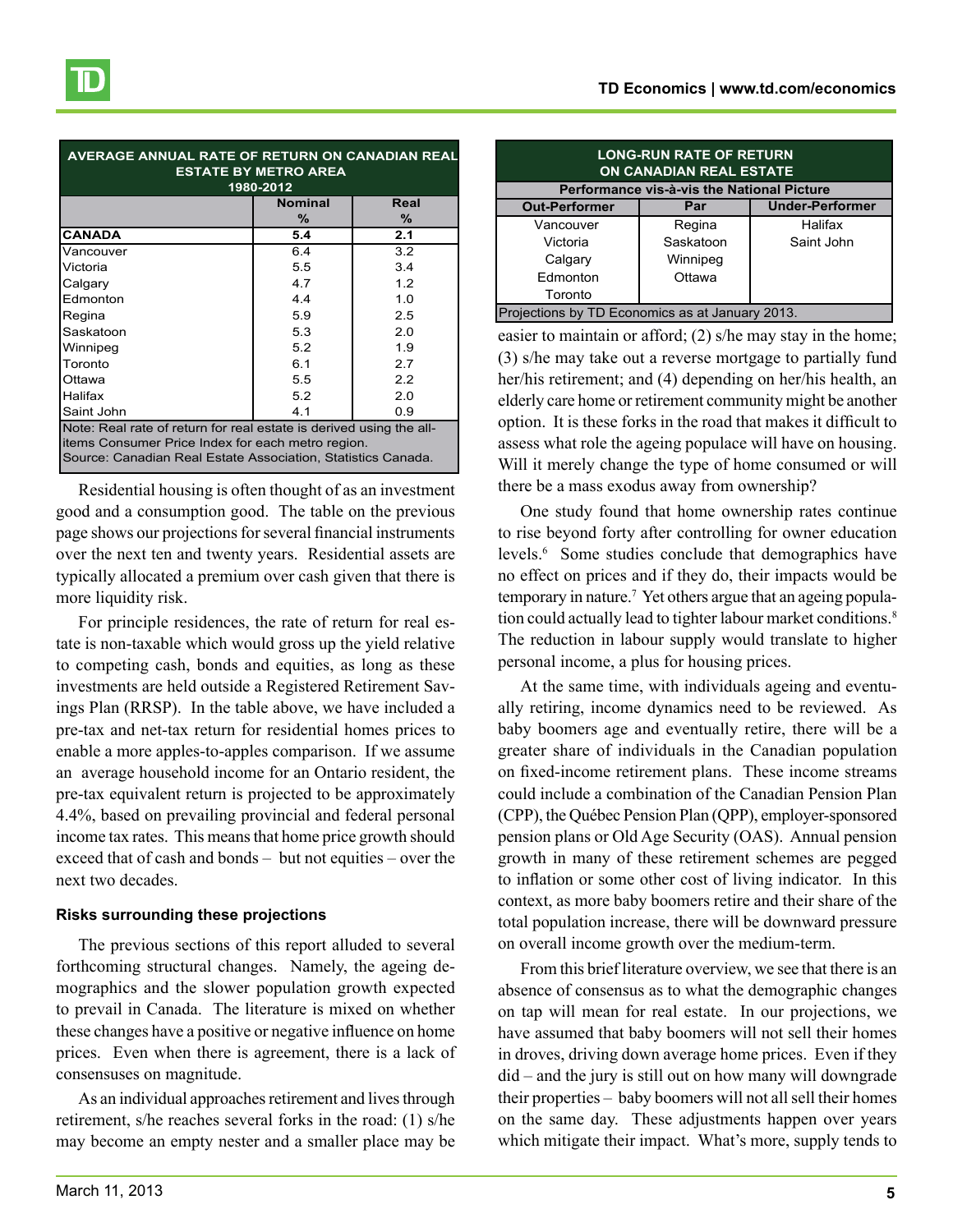

adjust to changing demand behaviour over time.

In addition to the ageing phenomenon, immigration will be increasingly relied upon to fuel population growth. A recent study looked at the housing experiences of New Canadians and concluded that immigrants face significant housing affordability concerns at the time of entry, especially in pricier housing markets like Toronto and Vancouver.<sup>9</sup> Rent is usually the go-to option for new immigrants. However, immigrants are able to eventually secure affordable housing, with roughly half of respondents in a home ownership position at the four-year mark.

If immigrants are almost exclusively going to be driving population growth, it could have a more material impact on housing demand than what is included in our projections. For example, in a 2012 study, we argued that the annual immigration target would need to increase from the current 250,000 level to 350,000 after 2016, to partially offset the impact of the ageing population.<sup>10</sup> If these projections are correct, new immigrants would account for an increasing share of overall household formation. The sometimes lengthy transition that many new immigrants experience could mean heightened demand for rental properties and/ or more affordable properties in the first few years after arriving to Canada.

The type of mortgage product (fixed versus variable) that could come into the market over the next twenty years is also uncertain. In recent years, we have seen more uptake of variable versus fixed-rate mortgages, although recent data from the Canadian Association of Accredited Mortgage Professionals (CAAMP) seem to suggest that this trend may be in the early stages of stabilization or even reversal.<sup>11</sup> As we have seen over the past few years, the government can change the rules for insured mortgages and chartered bank lending practices. They also have the ability to tighten up lending practices to ensure consumer debt levels are not growing much faster than their incomes. Further regulatory changes – either tighter or looser – are not out of the question over the next twenty years.

#### **Certain degree of heterogeneity in home prices**

Housing market, economic and demographic trends differ significantly across the country. In the accompanying table, we have presented the historical home price gains seen in many of the major markets in Canada. The Canadian Real Estate Association does not compile data for Montréal and Québec City, so these are two noticeable omissions from the list. In nominal terms, annual home price growth ranged from 4.1% in Saint John to 6.4% in Vancouver from 1980-2012.

The regional divide seen in the historical past should endure. Using the same methodology as the national picture, we have classified metro housing markets into three categories based on their projected rate of return: above-average, par, and below-average.

- Home price growth has traditionally performed well for those in the above-average group. This trend ought to continue due to better-than-average economic growth and healthy levels of migration in store.<sup>2</sup> In the case of Vancouver and Toronto, supply might also be difficult to adjust given land constraints.
- The group at par are Regina, Saskatoon, Winnipeg and Ottawa. The first three will receive less support from population growth over the long-run. Ottawa should perform better on this front, but we still expect projected income growth to clock in close to the national pace.
- Tepid population trends, combined with modest historical rates of returns, should leave Halifax and Saint John in the sub-par group.

#### **Bottom line**

Macroeconomic fundamentals drive trends in home prices over the long-run. Our analysis suggests that the rate of return for Canadian real estate will come at roughly 2% over the next decade. The long-run cruising speed for price growth is projected to be 3.5%. There are several structural changes on the horizon including an ageing populace and population growth increasingly driven by immigration. The relationship between these trends and housing demand is not yet agreed upon. Differences in regional economic climates also mean that some metro areas will likely experience greater returns on real estate than others.

> *Craig Alexander SVP and Chief Economist 416-982-8064*

*Derek Burleton VP and Deputy Chief Economist 416-982-2514*

> *Sonya Gulati Senior Economist 416-982-8063*